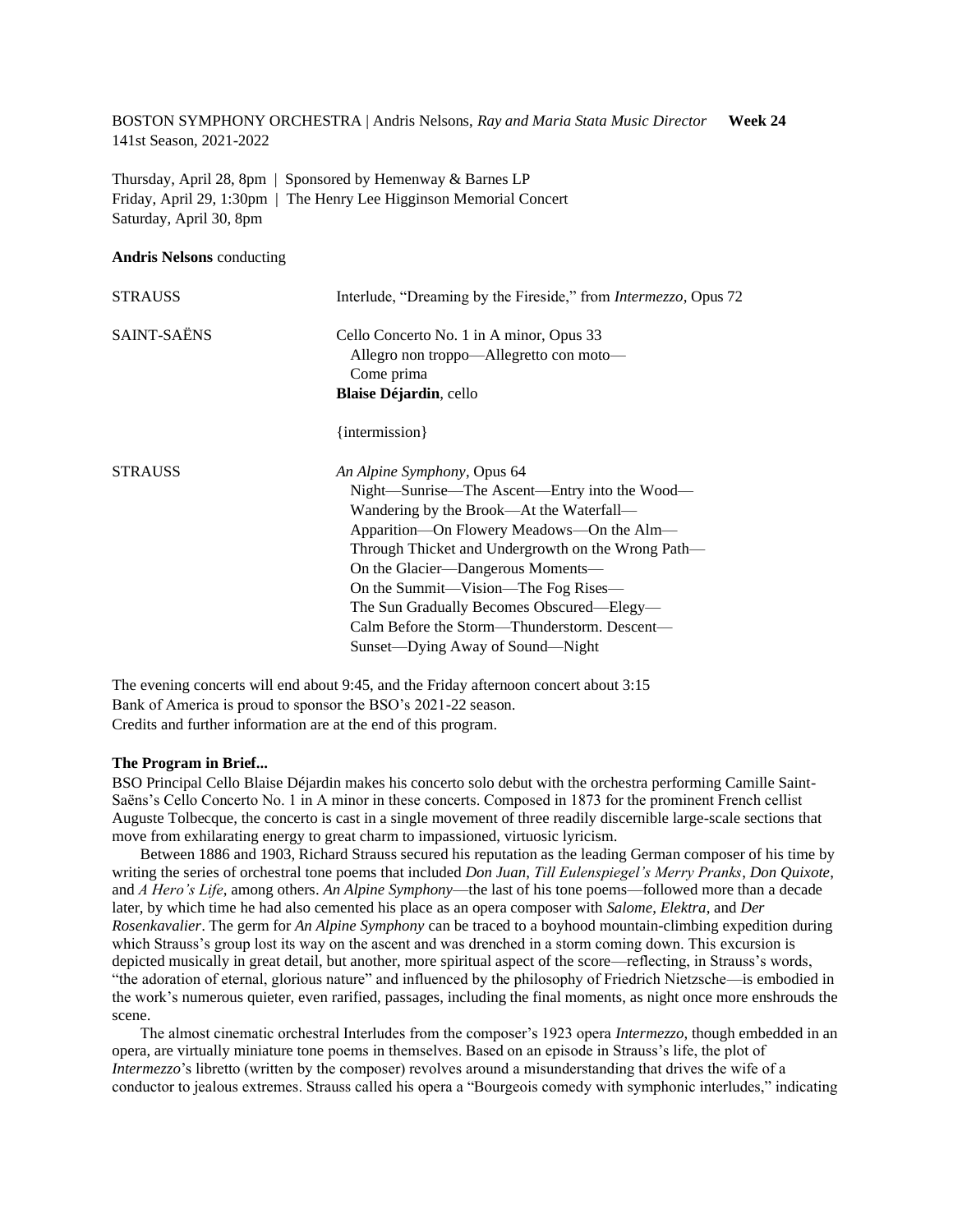the importance of the purely orchestral music of the four Interludes, of which the gorgeous "Dreaming by the Fireside" is the most lyrical and contemplative. *Robert Kirzinger/Marc Mandel*

## **Farewell, Thanks, and All Best**

Four members of the BSO are retiring this season after long tenures with the orchestra. Following the concerts of April 28, 29, and 30, cellist Martha Babcock, contrabassoonist Gregg Henegar, and violinist Bo Youp Hwang will be recognized onstage. Cellist Sato Knudsen retired earlier this spring.

A member of the BSO for 48 years, MARTHA BABCOCK joined the orchestra September 1, 1973. She has served as the BSO's assistant principal, associate principal, and acting principal cello, as well as principal cello of the Boston Pops Orchestra. Born in Freeport, IL, she began her musical studies at the age of 6; at 10 she chose to study the cello and made her solo debut with orchestra at 14. Ms. Babcock graduated *cum laude* from Harvard University; her cello teachers included Lowell Creitz, Aldo Parisot, and George Neikrug. Winner of the Piatigorsky Prize at the Tanglewood Music Center, she began her professional career as a cellist at the age of 19, when she became the youngest member of the Montreal Symphony Orchestra.

Ms. Babcock has been a soloist with the Boston Pops on many occasions, collaborating with conductors Keith Lockhart, John Williams, Ronald Feldman, and Erich Kunzel in concertos by Antonín Dvořák, Luigi Boccherini, Edward Elgar, Robert Schumann, and Eugen d'Albert. Active in solo and chamber music performances in the Boston area and at Tanglewood, she has been a frequent guest artist with the Boston Symphony Chamber Players and recorded Dvořák's String Sextet with the group for Nonesuch. She has also recorded contemporary works for CRI and chamber music of Rebecca Clarke for Northeastern Records. Her recording of Camille Saint-Saëns's *The Swan* is on the Boston Pops CD *Pops in Love*, conducted by John Williams; her solo recording of James Yannatos's Sonata for Solo Cello was released by Albany Records. Ms. Babcock's cello, the "ex-Feuermann," was made in Rome in 1741 by David Tecchler. She is married to former BSO violinist Harvey Seigel.

GREGG HENEGAR's 29-year tenure with the BSO began with his appointment as contrabassoonist on August 31, 1992; he previously held the same position with the Houston Symphony. An active teacher, Mr. Henegar is a faculty member at New England Conservatory, Boston University, and the Tanglewood Music Center. He is the author of *Modern Exercises for the Contrabassoon*. Mr. Henegar studied bassoon with George Goslee, former principal bassoon of the Cleveland Orchestra, at the Cleveland Institute of Music and with Sanford Berry at the University of Illinois. He has given numerous performances of new works written for the contrabassoon and has recorded works by Donald Erb with the London Philharmonic Orchestra. Mr. Henegar is the exclusive agent in North America for Mollenhauer Contrabassoons of Kassel, Germany.

Born in Korea, BO YOUP HWANG gave his first violin solo performance with the Seoul Symphony Orchestra when he was 12. He went on to study at the University of Seoul. At age 18, Mr. Hwang won two prestigious prizes, leading to study with the Fine Arts String Quartet at the University of Wisconsin, where he studied violin with Abraham Loft and later won First Prize in the Young Artists Competition. Mr. Hwang was assistant concertmaster of the Milwaukee Symphony Orchestra before joining the Boston Symphony Orchestra at the start of the 1973 Tanglewood season, on June 4, 1973. He has performed on several occasions as a soloist with the Boston Pops Orchestra with John Williams and was also active with Francesco String Quartet for many years. Mr. Hwang has returned to Seoul, Korea, on several occasions to perform with orchestras there. He has also taught many successful young musicians over the years in the Boston area. In his leisure time Mr. Hwang enjoys painting, making pottery, going on nature walks, and fishing.

Born in Baltimore in 1955, SATO KNUDSEN was raised in Newton, MA, began his musical studies as a violinist at the age of 3, and switched to cello when he turned 7. A member of the BSO for 38 years, Mr. Knudsen joined the orchestra's cello section on July 25, 1983, during the Tanglewood season, overlapping in tenure with his father, Ronald Knudsen, a BSO violinist from 1965 to 2013. Sato Knudsen's teachers include David Soyer at Bowdoin College and Stephen Geber, Robert Ripley, and Madeleine Foley at New England Conservatory. He also attended the Piatigorsky Seminar in Los Angeles and was a Fellowship student at the Tanglewood Music Center. Before joining the BSO, he was associate principal cello of the San Antonio Symphony for three years; prior to that appointment he performed with the Boston Pops Orchestra, Boston Opera Company, New Hampshire Symphony, and Worcester Symphony. Mr. Knudsen was a concerto soloist with the Boston Symphony Orchestra in 1974, as a winner of the BSO's Youth Concerts Concerto Competition. He has been a soloist with the Boston Pops Orchestra, Boston Pops Esplanade Orchestra, Newton Symphony, and Brockton Symphony. A member of the Hawthorne String Quartet, he has performed extensively with that group in the New England area and in Europe. As cellist with the Anima Piano Trio, he has performed at Carnegie Recital Hall and Jordan Hall, throughout New England, and on radio stations WQXR in New York and WGBH in Boston.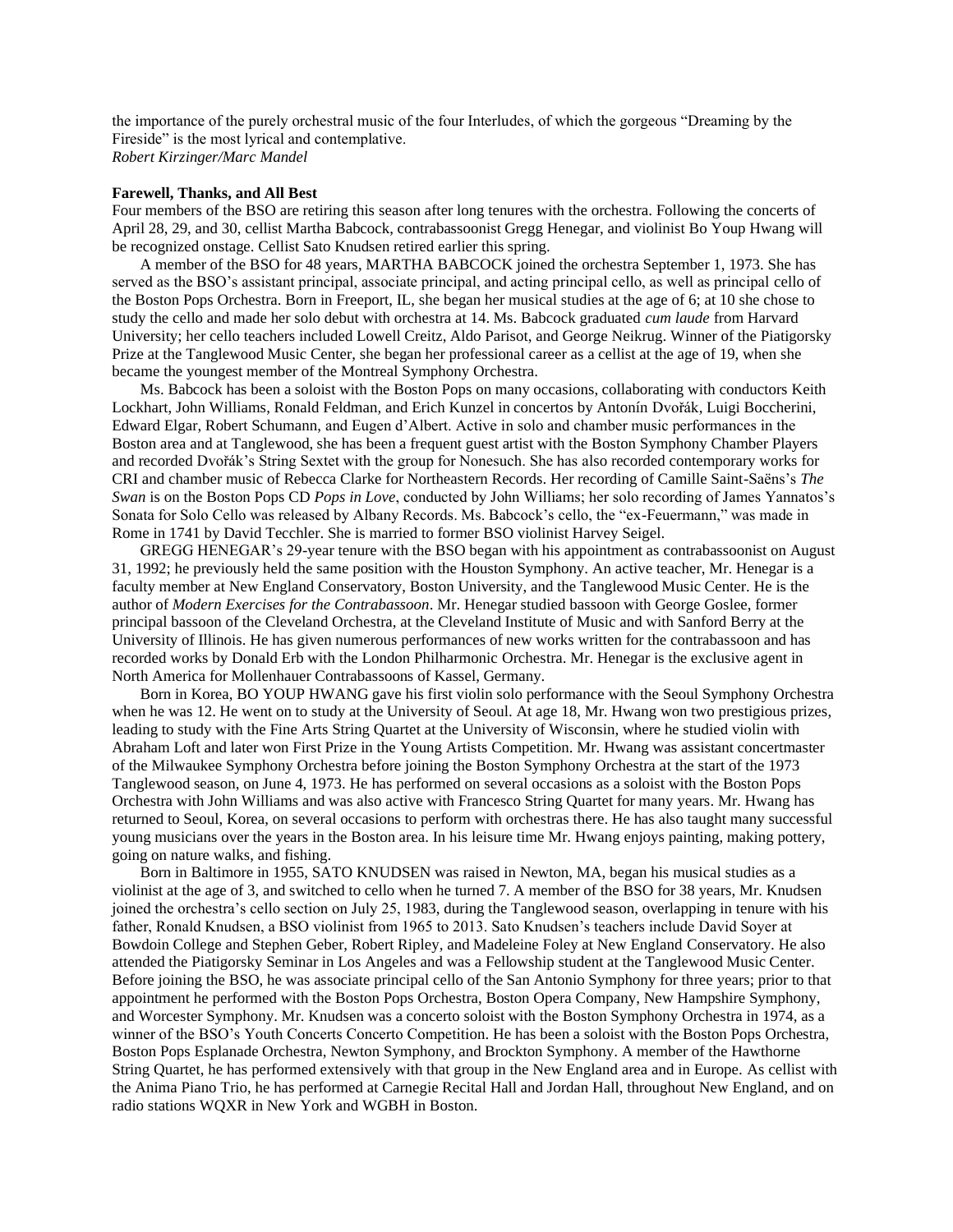### **Richard Strauss**

## **Interlude, "Dreaming by the Fireside," from** *Intermezzo***, Opus 72**

Richard Georg Strauss was born in Munich, Germany, on June 11, 1864, and died in Garmisch-Partenkirchen, Bavaria, on September 8, 1949. He wrote the opera *Intermezzo*, on his own libretto, between 1918 and 1923. It was premiered at the Staatsoper Dresden on November 4, 1924, with Lotte Lehman in the principal soprano role of Christine and baritone Joseph Correck as Robert Storch. Strauss assembled five of the opera's interludes into a fourmovement, symphony-like concert piece by 1929.

The score of the Interludes from *Intermezzo* calls for 2 flutes, 2 oboes (2nd doubling English horn), 2 clarinets, 2 bassoons, 3 horns, 2 trumpets, 2 trombones, timpani, percussion (cymbals, triangle, snare drum), harp, piano, and strings (first and second violins, violas, cellos, and double basses). The second interlude, "Dreaming by the Fireside," is about 9 minutes long.

"What could be more serious than married life?" Richard Strauss once remarked about *Symphonia domestica* (1904). "Marriage is the most profound event in life and the spiritual joy of such a union is *elevated* by the arrival of a child." On the surface the remark appears to be a pointed defense of his early 20th-century domestic symphony, criticized by a press who saw the sacred art of music desecrated in a sonic celebration of everyday family life. Strauss, of course, was quite serious, and his preoccupation with marriage and fidelity—with domestic relationships—formed a continuous thread throughout his mature career. Indeed, Strauss proudly asserted in a letter to his wife, Pauline, that his life was concerned with only three things: "nature, notes, and his family."

Strauss created a triptych of marriage operas beginning with *Die Frau ohne Schatten* (1919), continuing with *Intermezzo* (1924), and completed with the composition of *Die ägyptische Helena* (1928). The bookend opera libretti were written by Hugo von Hofmannsthal, while the centerpiece was an autobiographical domestic comedy with text by Strauss himself. *Die Frau ohne Schatten* explores marriage on metaphysical and human levels; *Intermezzo* uses the topic of fidelity as material for an autobiographical bourgeois sex comedy; while *Die ägyptische Helena* delves into the symbolic implications of the marital bond through classical mythology. There are certainly other Strauss operas that deal with betrothal, but none of them ever explored what that matrimonial bond might actually become. That sense of "becoming," in the worldview of Strauss has partly to do with the "elevating" phenomenon of a child, who plays a small part but large role in all three of the operas, born and unborn.

With his *Symphonia domestica*, Strauss shocked his critics with a depiction of banal family life that debunked this sacred German genre of symphony by removing it from its elevated aura, which the composer believed had become moribund in a modern world. Idealized, romantic notions of the eternal feminine, or its turn-of-the century inversion, the *femme fatale*, no longer interested Strauss, who never returned to such constructs after *Elektra*. Strauss recognized in Wagner an inability to reconcile passion and fidelity, and, beginning with *Ariadne auf Naxos*, such reconciliation became his own artistic goal. Wagner was the first major German composer for whom the dual personae of bourgeois and artist were in constant conflict, as it would be for a generation of composers to follow. Strauss, however, rejected this conflict, judging such a late-Romantic opposition as unfeasible for the 20th century and embracing the bourgeoisie of a new generation.

*Intermezzo*, a controversial autobiographical stage comedy and prototype of the Weimar-era *Zeitoper* (topical opera) with its workaday, prosaic qualities, throws the vicissitudes of married life into high relief. In all three of Strauss's marriage operas, the troubling domestic themes involve such eternal and topical issues as infidelity, mistrust, vanity, impotence, infertility, and separation (and in *Intermezzo*, even a call for divorce). As Strauss's work on *Die Frau ohne Schatten* wound down in early autumn 1916, he was thinking of new operatic projects, which he suggested to Hofmannsthal: among other things, a modern domestic comedy. Hofmannsthal begged off, it was so crassly autobiographical, and he suggested that Strauss work with the Viennese writer Hermann Bahr, who soon withdrew. Unrattled, Strauss pushed ahead with his comedy, ultimately deciding to write the libretto himself.

The opera's story curiously dates to the very time when he was devising his *Symphonia domestica* while touring on the Isle of Wight in 1902. In a state of domestic bliss, the composer devised his "symphonic self- and family portrait," originally to be called "My Home." The earliest sketch was a little verse, an extension of his triangular focus on "notes, nature, and his family":

My wife, my child, my music, Nature and sun, they are my joy, A little calm and much humor, There even the devil can teach me nothing!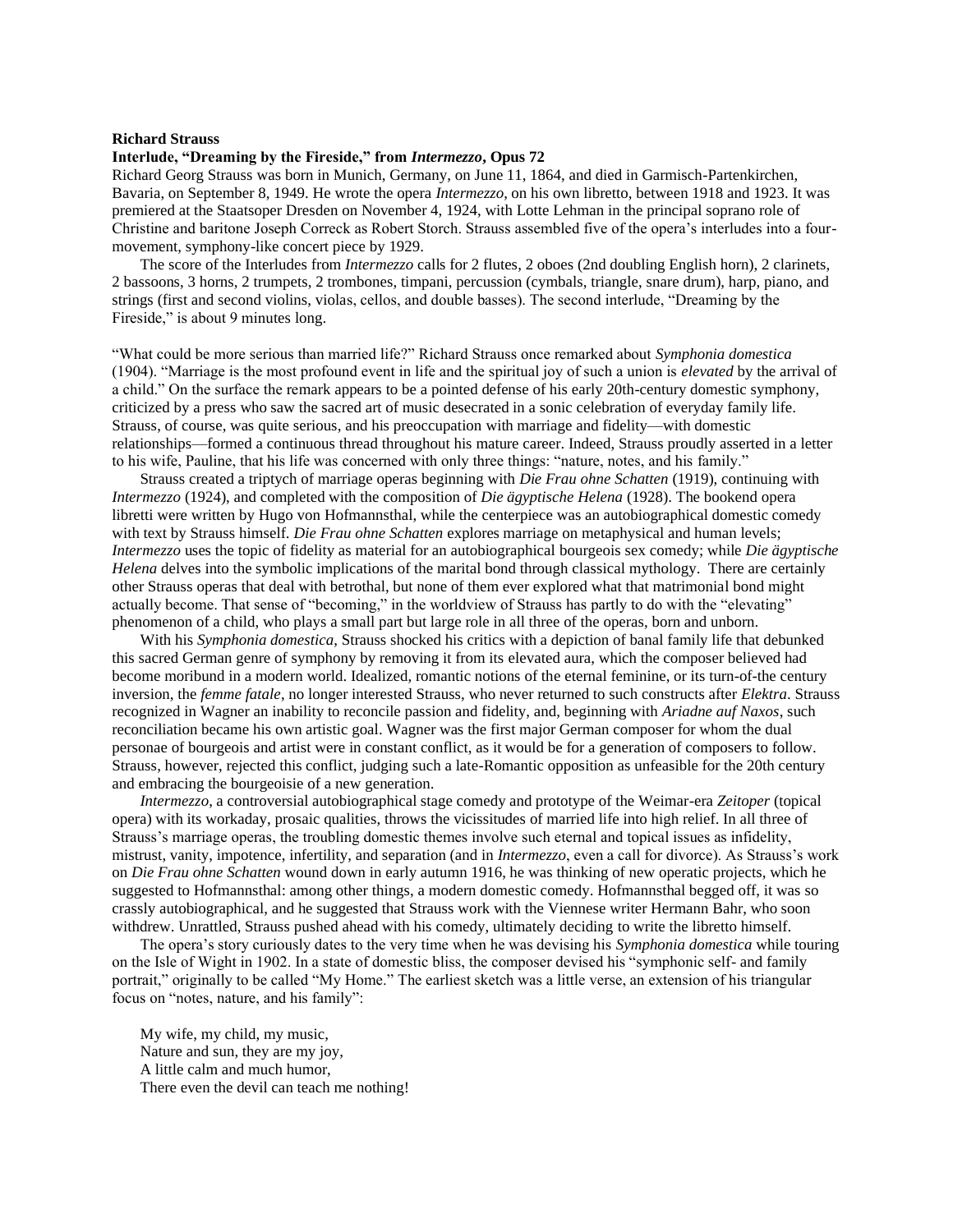While still indulging in domestic fantasy, Strauss received a bolt from the blue, an angry letter from his wife Pauline, accusing him of adultery and demanding an immediate divorce. Pauline, who routinely read his mail, had opened a letter from a young woman who wrote:

Sorry, but I waited in vain for you yesterday at the Union Bar. Would you thus be so friendly and make available a pair of tickets for Monday or Wednesday of this week?

Strauss was dumbfounded and entirely innocent, the victim of mistaken identity. But even after he got to the bottom of the mystery—the letter was intended for the conductor Joseph Stransky (whose nickname was "Straussky)— Pauline was not easily assuaged. In a characteristically Straussian way, he turned this painful period in their relationship into material for an autobiographical comedy where Richard became Robert Storch (the opera's baritone principal) and Pauline, Christine (the principal soprano role).

He had composed comedies before, but this one Strauss believed to be unique, an "anti-opera," as he explained:

By turning its back on the popular love-and-murder interest of the usual opera libretto, and by taking its subject matter perhaps too exclusively from real life, this new work blazes a path for musical and dramatic composition which others after me perhaps will negotiate with more talent and better fortune.

Strauss subtitled his new work as a "Bourgeois Comedy with Symphonic Interludes," the second of which we shall hear in these concerts. One of the most innovative aspects of *Intermezzo* is the filmic structure of this stage work. Over two acts there are more than a dozen "Kinobilder" (cinematic scenes): short, open-ended, and (with stage lighting) often employing "cinematic" dissolves. The scenes are quite chatty, while the lyricism is given to the orchestral interlude. Act I revolves around Christine as she makes her accusations and threats, while Act II belongs mostly to Robert as he gathers facts for his defense, though they sing a lovely duet of reconciliation at the end.

Within a few years of the opera's 1924 premiere in Dresden, Strauss put together a suite of his four favorite interludes, which also express the emotional variety of the score. The first and longest interlude, "Travel Fever and Waltz Scene," conflates two orchestral scenes: the first where Christine nervously prepares her husband for a concert tour and, second, at a dance where Christine, now absent from Storch, flirts and dances with a young baron.

"Dreaming by the Fireside" is not a true interlude, but this lyrical moment of rhapsody is one of the most poignant and intense in the entire opera. Christine sits alone by the fireplace yearning for her husband. The orchestration is luminescent, with a beautiful soaring theme in the clarinet playing in depth, radiance, and beauty against the strings. She drops her posturing and expresses her honest feelings of love towards her husband. " 'Now here I sit, alone again! My dear man! He is so good and faithful. Oh, these long, lonely evenings' (*she sinks into dream*)."

The third Interlude, "At the Card Table," begins Act II, with Storch playing Skat—Strauss's favorite leisurely activity, and in the fourth, "Happy Conclusion," Storch has been vindicated and joyfully returns home to be reconciled with his wife, Christine.

Though it is hard to believe, the Strauss family has always maintained that Strauss's wife, Pauline, had no idea that she was about to see an opera based on a very private moment in her own domestic life. It is to her credit that, whatever the case, she took it in stride.

### *Bryan Gilliam*

*Professor Emeritus of Music at Duke University, Bryan Gilliam is a scholar of 19th- and 20th-century German music. He is the author of* The life of Richard Strauss *in the Cambridge Musical lives series as well as editor of several volumes of Strauss scholarship. His most recent book is* Rounding Wagner's Mountain: Richard Strauss and Modern German Opera.

*The only previous BSO performances of music from* Intermezzo *were of the opera's Entr'acte under Serge Koussevitzky in 1929-30 and Erich Leinsdorf in 1964 and, in spring 2021, a performance under Andris Nelsons of the four Symphonic Interludes from the opera* Intermezzo *(of which "Dreaming by the Fireside" is the second), videorecorded in Symphony Hall without an audience during the pandemic emergency. This performance was released on the BSO's streaming platform, BSO NOW, in April 2021.*

## **Camille Saint-Saëns**

## **Cello Concerto No. 1 in A minor, Opus 33**

Camille Saint-Saëns was born in Paris, France, on October 9, 1835, and died in Algiers on December 16, 1921. He composed his A minor cello concerto in Paris in November 1872; it was first performed on January 19, 1873, at the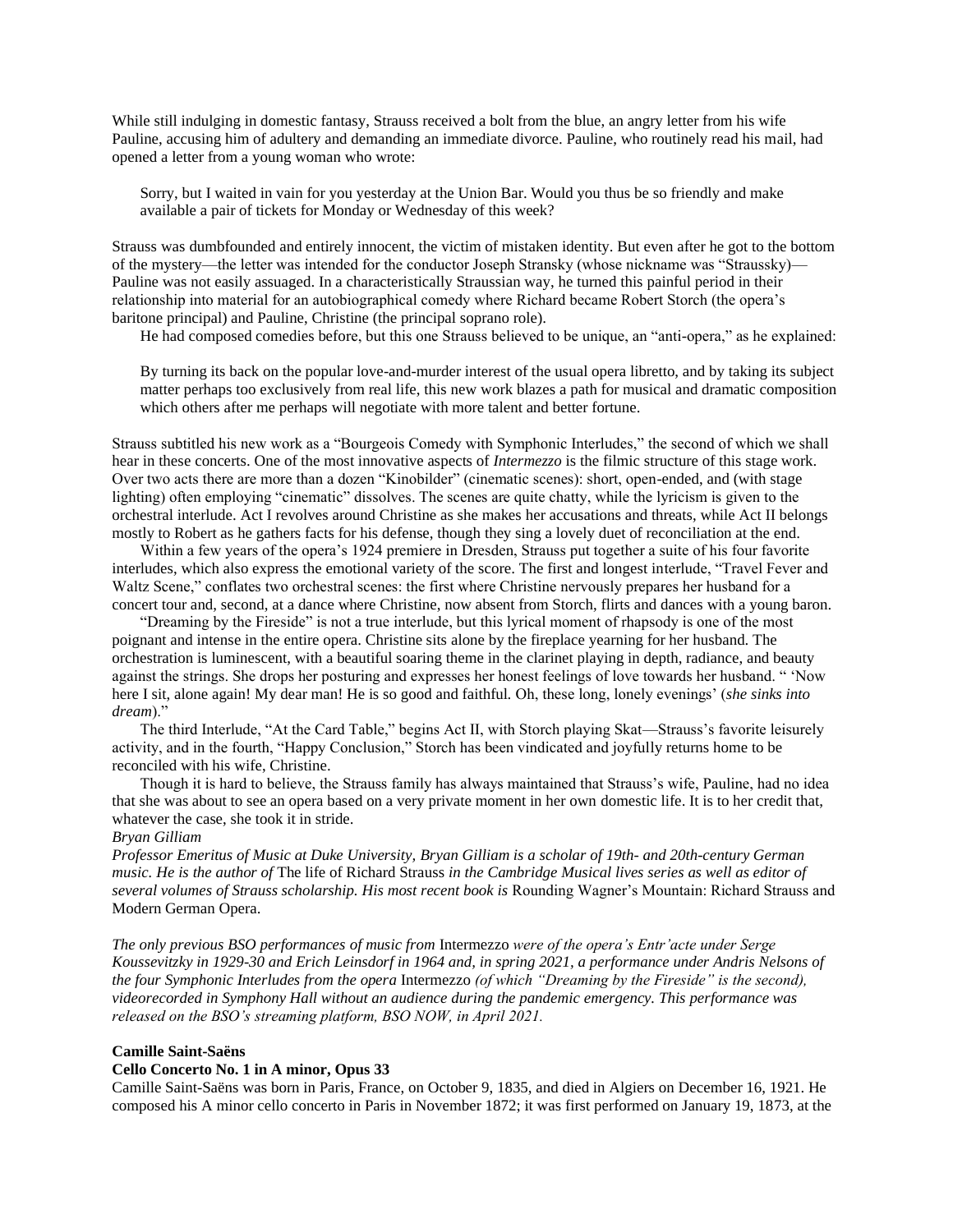Paris Conservatoire with soloist Auguste Tolbecque—the work's dedicatee—and the orchestra of the Société des Concerts conducted by Édouard Deldevez.

In addition to the solo cello, the score calls for 2 each of flutes, oboes, clarinets, and bassoons, 2 horns, 2 trumpets, timpani, and strings (first and second violins, violas, cellos, and double basses). The piece is about 20 minutes long.

If Camille Saint-Saëns had been just a pianist, he would have been as famous and as acclaimed as Anton Rubinstein, Leschetizky, Paderewski, or any other lion of the age. Yet playing the piano was only one of many activities, not all of them concerned with music, that consumed him over a very long life. He was an immensely productive composer, producing music "as an apple-tree bears apples," as he described it himself. No genre of music was untouched operas, ballets, symphonies, concertos, chamber music, songs, choral music, all in abundance; even a film score, one of the first ever composed. For many years he was organist at the Madeleine church in Paris; he conducted frequently; he wrote articles for the press and published half a dozen books; he wrote poetry and plays; he took a close interest in astronomy, archaeology, philosophy, and classical literature; he spoke many languages and traveled tirelessly all over Europe and North Africa giving concerts, including a series of all of Mozart's piano concertos in London; he went to Scandinavia, Russia, Indochina, and Uruguay; he was involved in the whole spectrum of musicmaking in France for all of his career, and was a prime mover in the Société Nationale de Musique. His tastes ranged effortlessly from Wagner to the Baroque, and the composers he most admired were Mozart, Rameau, Gluck, Schumann, Berlioz, and Liszt. He was a modernist and a reactionary at the same time, an atheist who composed a huge quantity of religious music, a deeply serious and thoughtful composer whose best-known work is the frivolous *Carnival of the Animals*.

Such a person is rare in any culture, and now that we can test his achievement solely by his music and his writings, his immense gifts are not so readily appreciated. Much of his music is bound to remain in obscurity, and there are few who would be bold enough to measure his achievement as a composer against Wagner or Verdi or Brahms, yet in productivity and versatility he is certainly a rival to Dvořák and Tchaikovsky. His works are appealing, superbly crafted, and full of surprises. He is very French in his desire to impress his hearers with the delicacy and *rightness* of every movement, to display impeccable taste, and to paint always in sensitive colors. His word-setting is faultless, his fugues are full of ingenious invention, his piano writing bears the signature of a brilliant pianist.

He wrote five piano concertos (and played them all himself), three violin concertos, and two cello concertos, as well as miscellaneous pieces for violin, horn, harp, and piano with orchestra. Of the two cello concertos, the first is much the more frequently played; in fact, it is a piece that every serious cello student confronts because of its excellent illustration of the cello's range of tone and color and the efficient (not impossibly virtuoso) technique that it requires. It is also in a single movement that exhibits a diversity of tempo and mood.

The main idea, introduced at once by the soloist, is a swirl of notes which eventually gives way to a lyrical second theme over sustained strings. When that is done, the music accelerates into some bravura double-stops for the cello and an exultant tutti for the orchestra, like the end of a recapitulation.

It then proceeds to a development section, but instead of the normal sequence of a concerto first movement it recapitulates only the lyrical theme and then comes to a halt. With a distinct change of tempo, the muted strings give out a delicate passage, like a minuet on tiptoe. The soloist replies with four notes that will be important later, and then a countermelody to the orchestra's whisperings, and this fairy-like "second movement" wends its way toward a return of the cello's four notes, now low in the bass.

Some further development of the opening material intervenes before another change of tempo for what serves as a finale with a theme whose first four notes were so neatly hinted at in the previous section. Although its tempo is "*un peu moins vite*" ("a bit less lively") there is enough energy in this part to propel the music toward the final return of the opening music and a coda that concludes exultantly in the major key.

There were many precedents for single-movement concertos from Weber, Schumann, Liszt, and others, yet this work bears witness to Saint-Saëns's thoughtful ingenuity at handling a single movement with a variety of themes and tempos. Because he was well-known from an early age as a virtuoso pianist and organist, it was assumed that he could not possibly compose. Least of all could he compose for the opera, it was said, which is why his first two operas, *The Silver Bell* and *Samson and Delilah*, each had to wait many years before they were performed. His third opera, *The Yellow Princess*, staged in 1872, was his first opera to be played in Paris, and his energetic organization of a new concert society, the Société Nationale*,* founded in 1871, enabled him to present his own music in defiance of other concert bodies that had no faith in him.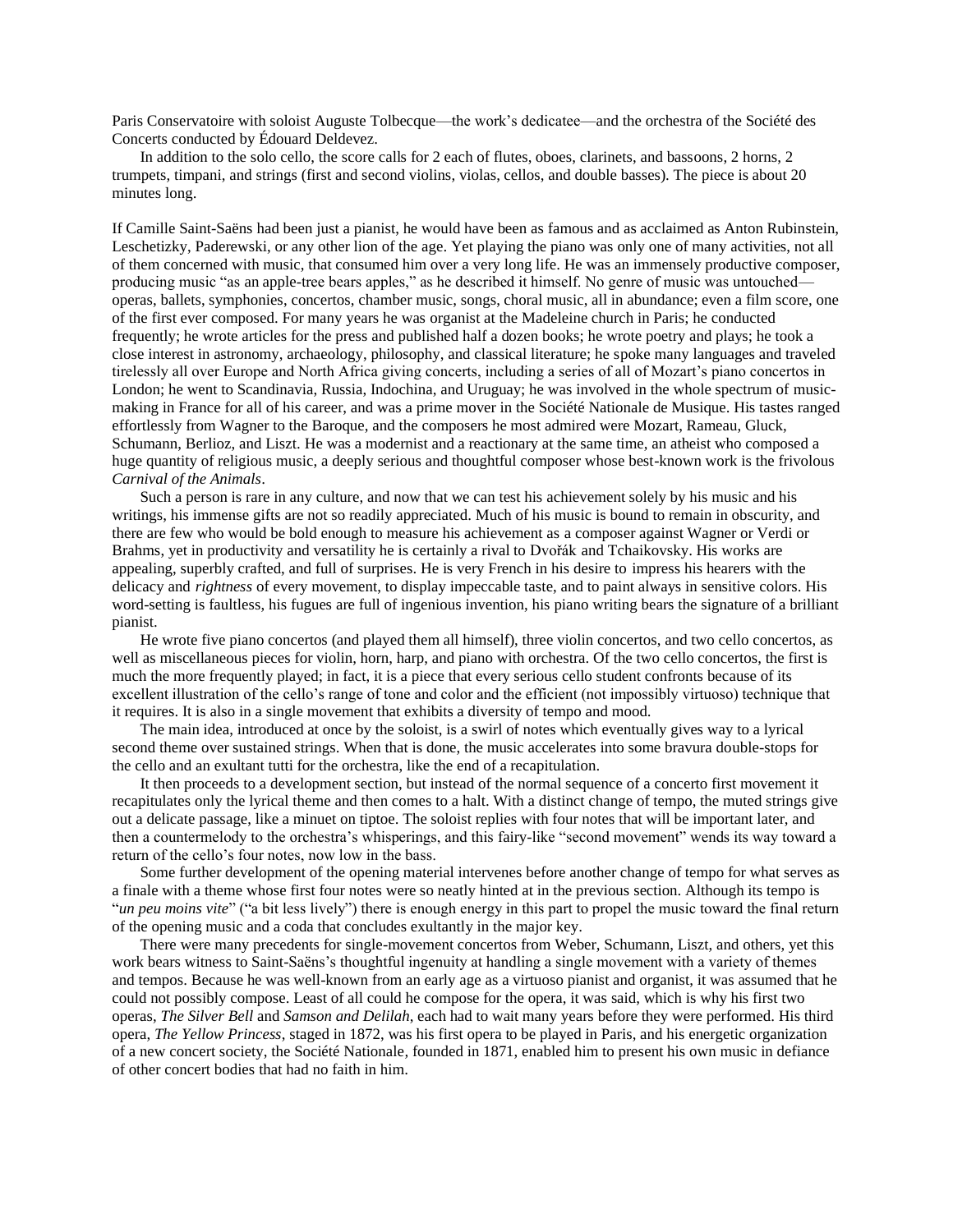Thus to have a cello concerto played by the Société des Concerts in 1873, against the wishes of the conductor, was a small triumph, the start of a broader recognition that eventually led to his high standing as one of the most respected and most performed musicians in France.

The soloist in 1873 was an interesting individual, Auguste Tolbecque, to whom Saint-Saëns dedicated the concerto. His father was one of three Belgian Tolbecque brothers, all violinists active in Paris in a variety of orchestras, all frequently confused with each other in the records. Auguste studied at the Conservatoire and like his father and uncles played in a number of orchestras, including that of the Société des Concerts. He also played the viola da gamba, which was very unusual at the time, and was interested in early music. He had a collection of old instruments, now part of the great Brussels Conservatory collection. We are also told that he attempted to revive the "componium," a composing machine which could improvise on any theme. He wrote an opera, edited a music journal, wrote some books on early instruments, and died in 1919 aged 88.

A second cello concerto came from Saint-Saëns in 1902. This was in two movements, and its nostalgic tone made it seem very old-fashioned at that time. It has always remained in the shadows of its exhilarating predecessor. *Hugh Macdonald*

*Hugh Macdonald taught music at the universities of Cambridge and Oxford and was Professor of Music at Glasgow and at Washington University in St Louis. He has written books on Scriabin and Berlioz and was general editor of the 26-volume New Berlioz Edition. His most recent books are* Beethoven's Century *(2008),* Music in 1853 *(2012), and* Bizet *(2014).*

*The first American performance of Saint-Saëns's Cello Concerto No. 1 took place on February 17, 1876; Carl Zerrahn conducted the Harvard Musical Association at the Boston Music Hall, with soloist Wulf Fries.*

*The first Boston Symphony performance of the concerto was given on December 10, 1881, with soloist Carl Bayrhoffer and Georg Henschel conducting, during the orchestra's first season. Since then, there have been BSO performances featuring Anton Hekking and Alwin Schroeder (under Arthur Nikisch); Schroeder, Rudolf Krasselt, and Elsa Ruegger (under Wilhelm Gericke); Heinrich Warnke (Max Fiedler); Joseph Malkin (Karl Muck and Ernst Schmidt); Jean Bedetti and Schroeder (Pierre Monteux); Bedetti (Richard Burgin); Gregor Piatigorsky and Bedetti (Serge Koussevitzky); Samuel Mayes (Charles Munch and Burgin); Leslie Parnas (Stanislaw Skrowaczewski); BSO Principal Cello Jules Eskin (William Steinberg); Matt Haimovitz (Leonard Slatkin); Henrich Schiff (Catherine Comet), Han-Na Chang (Seiji Ozawa and James Conlon), Johannes Moser (the most recent subscription series performances, under Ken-David Masur in January 2015), and Gautier Capuçon (the most recent Tanglewood performance, in July 2019).*

## **Richard Strauss**

# *An Alpine Symphony***, Opus 64**

Richard Georg Strauss was born in Munich, Germany, on June 11, 1864, and died in Garmisch-Partenkirchen, Bavaria, on September 8, 1949. His earliest sketches for *An Alpine Symphony* (*Eine Alpensinfonie*) date from 1911. He began the orchestration on November 1, 1914, and completed the score on February 8, 1915. Strauss himself led the first performance, on October 28, 1915, with the orchestra of the Dresden Hofkapelle at the Philharmonie in Berlin. The score is dedicated to Count Nicolaus Seebach, who was director of the Royal Opera in Dresden.

The score of *An Alpine Symphony* calls for 2 flutes, 2 piccolos (doubling 3rd and 4th flutes), 2 oboes, English horn (doubling 3rd oboe), heckelphone (bass oboe at these performances), E-flat clarinet, 2 clarinets in B-flat, 1 in C, and bass clarinet in B-flat, 3 bassoons and contrabassoon (doubling 4th bassoon), 4 horns, 4 tenor tubas (doubling 5th through 8th horns), 4 trumpets, 4 trombones, 2 bass tubas, 2 harps ("doubled if possible"), organ, timpani, percussion (wind machine, thunder machine, glockenspiel, triangle, cowbells, cymbals, tam-tam, bass drum, side drum), celesta, and strings (first and second violins, violas, cellos, and double basses). Strauss asks that the flute, oboe, E-flat clarinet, and C clarinet parts be doubled from rehearsal number 94 (just before "The Fog Rises") to the end of the score. He also recommends use of "Samuel's Aerophon" to assist the wind players with their long sustained notes. The organist at these performances is Daniel Ficarri.

When we think of Strauss and Friedrich Nietzsche, *Also sprach Zarathustra* (*Thus Spoke Zarathustra*, 1893) immediately comes to mind; but Strauss's engagement with the German philosopher went far deeper, and this relates to Strauss's tone poem *An Alpine Symphony* (1915), a determined response to the post-Wagnerian metaphysics of Gustav Mahler.

When Strauss first apprenticed in Meiningen under Hans von Bülow in 1885, he met a musician, Alexander Ritter, who sought to convert him to the spiritual philosophies of Richard Wagner and Arthur Schopenhauer. Strauss's Wagner enthusiasm was intense, though short-lived. He cultivated a relationship with Cosima Wagner, the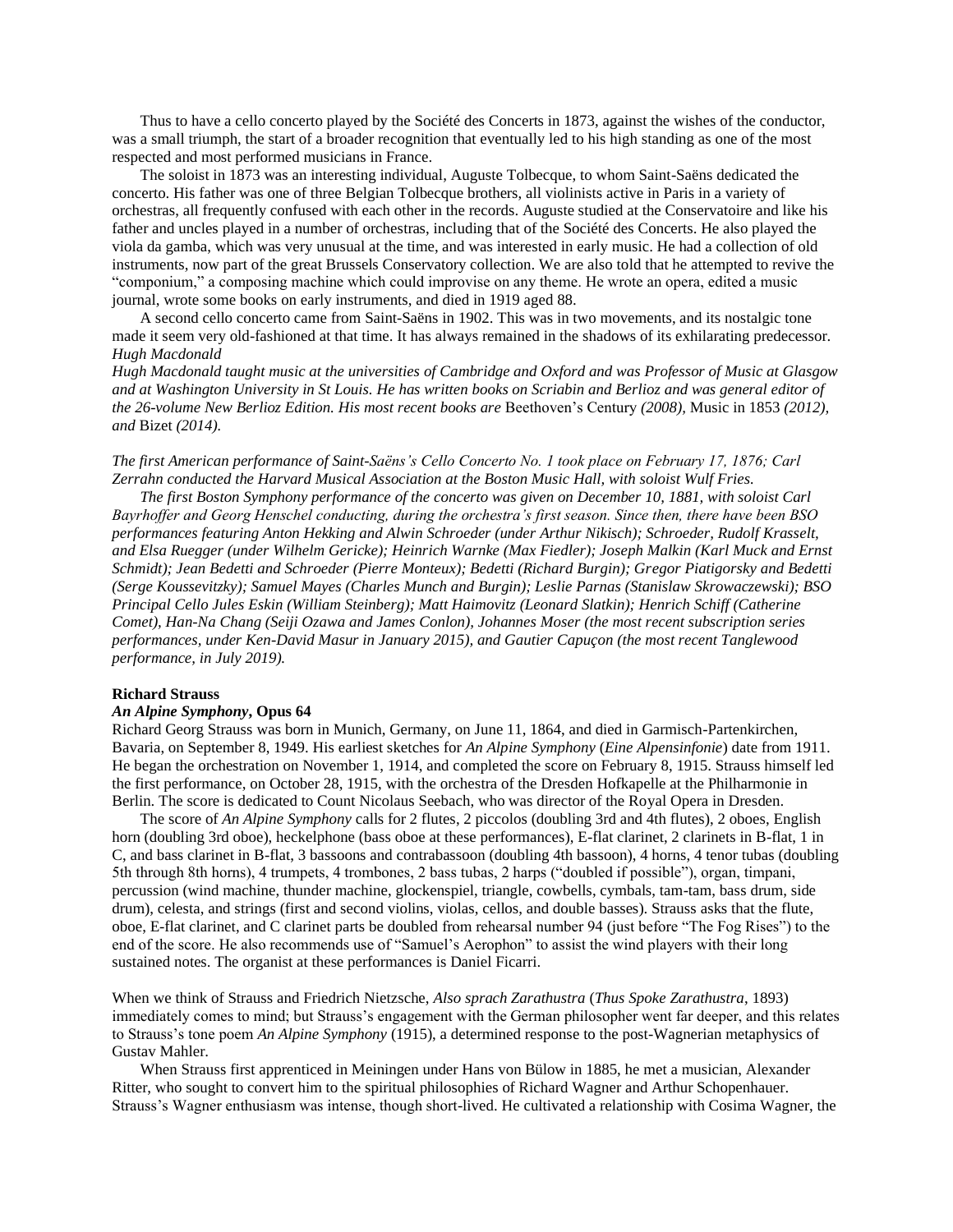composer's widow, and even conducted *Tannhäuser* in Wagner's Bayreuth Festspielhaus in 1894, with his future wife Pauline de Ahna as Elizabeth. But Strauss soon became estranged from the aura of Bayreuth, and while he always admired Wagner's music, he tired of all the metaphysical trappings that had attached themselves to Wagner's legacy. Nietzsche guided Strauss in his journey away from Schopenhauer and the quasi-religious aura of Bayreuth.

The roots of *An Alpine Symphony* (1915) date back to early as 1899, when Strauss planned a Nietzschean response to Wagner in the form of a tone poem called *An Artist's Tragedy* (*Künstlertragödie*), a two-part symphonic work based on the life and descent into insanity of the famous Swiss artist, Karl Stauffer, who lived in the Alps for most of his life. The original design was:

1) An artist who, despite his joy in creation, suffers from doubt (as did Zarathustra and the Hero of Strauss's *Ein Heldenleben*), comforted by his lover who spurs him on to new creative work.

2) The catastrophe, where their "love-madness" ultimately leads to ruin and death.

The plan was dropped and lay dormant until 1911, the year of Gustav Mahler's death. Strauss deeply admired Mahler's work as a conductor and a composer, but simply could not understand why an artist of his caliber could remain attached to metaphysics, more specifically, Christianity. On the day he learned of Mahler's death (1911), he wrote in his diary:

The death of this aspiring, idealistic, energetic artist [is] a grave loss … Mahler, the Jew, could achieve elevation in Christianity. As an old man the hero Wagner returned to it under the influence of Schopenhauer. It is clear to me that the German nation will achieve new creative energy only by liberating itself from Christianity … I shall call my alpine symphony: Der Antichrist, since it represents: moral purification through one's own strength, liberation through work, worship of eternal, magnificent nature.

Strauss's disappointment in Mahler's metaphysical leanings was lifelong, but it had reached a high point a year before Mahler's death when he attended the world premiere of his Eighth Symphony in Munich. The Eighth is less a symphony than an oratorio based on the hymn "Veni Creator Spiritus" and a selection from Goethe's *Faust*, Part Two; Strauss's *Alpine Symphony*, as he would come to call it, was in part a response to Mahler's sacred symphony. *The Antichrist* is a book by Nietzsche, published in 1895, a year before Strauss's tone poem *Also sprach Zarathustra*, which was itself a response to Nietzsche's eponymous earlier book.

The setting for Strauss's new work is the Alps, and the struggle between artist and his natural surroundings plays a fundamental role in the shaping of this work. The parallels between *An Artist's Tragedy*, *Also sprach Zarathustra*, and *Ein Heldenleben* are obvious (the struggles with nature and self-doubt), but less obvious and equally compelling is the connection with Strauss's earlier *Wandrers Sturmlied* ("Wanderer's Storm Song," by Goethe), where in a raging storm the poet wanders, thinking of his former love, asking not God but Genius to protect him from the forces of nature.

After Mahler's death Strauss worked more extensively on his Antichrist symphony, incorporating important elements of the *Artist's Tragedy*, especially the music for the opening at sunrise. The work was completed in short score by 1913 and in full score by 1915, and, as in *Zarathustra*, Strauss does not portray the finite Individual jealous of eternal Nature (as did Mahler in *The Song of the Earth*) but rather one who celebrates—who is inspired to do great deeds—by his natural environment. In an unpublished diary entry on the *Alpensinfonie*, shortly after its premiere, Strauss again stresses that both Judaism and Christianity—in short, metaphysics—are unhealthy and unproductive; they are incapable of embracing Nature as a primary, life-affirming source.

As Nietzschean as all this sounds, Strauss ultimately did not choose the philosopher's *Antichrist* essay as his paratextual model; instead he turned to the very alpine landscape that surrounded his home in Garmisch, some fifty miles south of Munich, Germany. The ascent and descent from an alpine mountain serve as a metaphor for this exaltation of nature. Strauss's *Zarathustra* and the *Alpensinfonie* both begin at sunrise, and in the latter work the composer specified twenty-three tableaux along this twenty-four hour journey:

Night, Sunrise, Ascent, Entry into the Forest, Wandering by the Brook, By the Waterfall, Apparition, On the Flowering Meadows, On the Pastures, Through the Thicket and Briar, On the Glacier, Dangerous Moment, On the Summit, Vision, Mists Arrive, The Sun Gradually Darkens, Elegy, Calm before the Storm, Tempest and Storm, Descent, Sunset, Echo, and Night.

Despite its philosophical roots, *Eine Alpensinfonie* strikes one as outwardly unphilosophical, proclaiming with startling beauty the glories of the natural world. It is unprecedented in Strauss's output both in terms of duration (fifty minutes) and size (requiring over 140 players, including wind and thunder machines, cowbells, offstage horns, trumpets, and trombones). The dynamic range, from the near silence of dawn to the explosive alpine storm, is unmatched among the tone poems. That very dazzling, evocative orchestra caused mixed critical reaction after the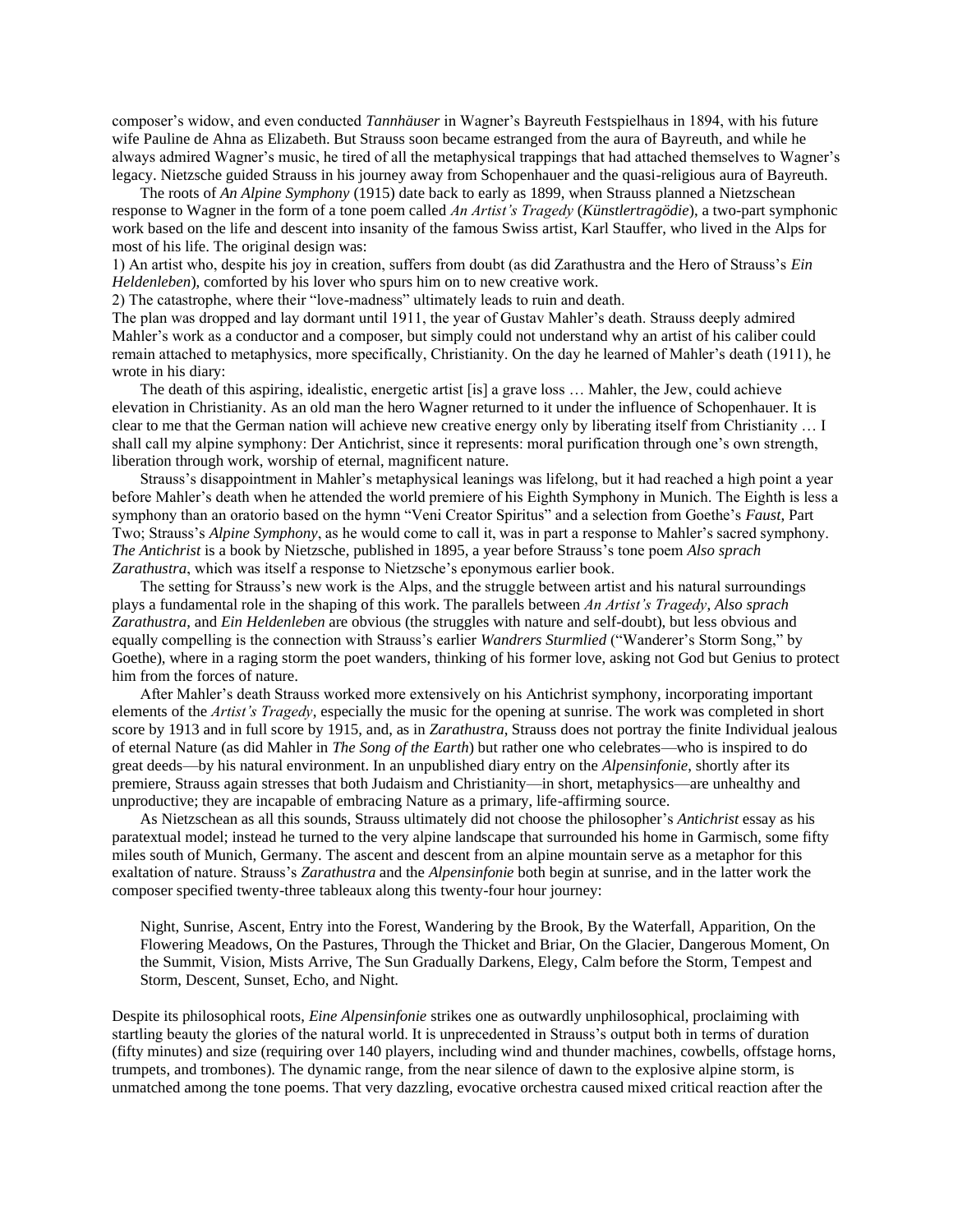October 1915 premiere; some derided it as "cinema music," a prescient claim, given that Germany was on the verge of a cinematic revolution that would commence shortly after the First World War.

In the day of analog LPs, the *Alpine Symphony* was among Strauss's least recorded (and, by extension, least regarded) tone poems. There were only three recordings made in the 1950s, four in the '60s, and three in the '70s. That all changed with the advent of digital recording and the compact disc, which could accommodate that very unprecedented dynamic range. With the introduction of CDs in the 1980s, there was a sonic explosion with 14 recordings. The 1990s saw 19 CDs, and from 2000 to the present well over 50 recordings have been released. This geometric expansion directly affected current concert hall offerings as well. Indeed, any orchestra that wishes to call itself a major symphonic ensemble offers *An Alpine Symphony* in their repertoire. *Bryan Gilliam*

*The first Boston Symphony Orchestra performances of* An Alpine Symphony *were given on December 18 and 19, 1925, by Serge Koussevitzky, who also led further performances the following month in Boston, New York City, and Brooklyn. Koussevitzky led the piece with the BSO in March 1930, after which the orchestra did not play it again until October 1982 under André Previn. Subsequent performances were led by Edo de Waart, Seiji Ozawa, Marek Janowski, Christof Perick, Rafael Frühbeck de Burgos (the most recent BSO performance at Tanglewood, although Antonio Pappano led the National Youth Orchestra of the U.S.A. in a performance of the piece at Ozawa Hall on August 1, 2019), and Andris Nelsons (the most recent subscription series performances, in November/December 2017, at which time the work was recorded for Deutsche Grammophon).*

### **To Read and Hear More...**

For a complete BSO performance history of any piece on the program, readers are encouraged to visit the BSO Archives' online database, "HENRY," named for BSO founder Henry Lee Higginson, at archives.bso.org.

The comprehensive biography of Richard Strauss is Norman Del Mar's three-volume *Richard Strauss* (Cornell University paperback). More recent books on the composer include *The life of Richard Strauss* by Bryan Gilliam, in the series "Musical lives" (Cambridge paperback); Tim Ashley's *Richard Strauss* in the series "20th-Century Composers" (Phaidon paperback); Raymond Holden's *Richard Strauss: A Musical Life* (Yale University Press), and *Richard Strauss: Man, Musician, Enigma* (Cambridge University Press) by Michael Kennedy, who also wrote *Richard Strauss* in the "Master Musicians" series (Oxford paperback). The Strauss entry in the 2001 edition of *The New Grove* is by Bryan Gilliam. *The Cambridge Companion to Richard Strauss*, edited by Charles Youmans, was published in 2010 (Cambridge University Press).

Over the past few seasons, Andris Nelsons recorded all the Strauss tone poems and other orchestral works in a historic project divided between the BSO and the Gewandhausorchester Leipzig for a 7-CD box set to be released by Deutsche Grammophon on May 6, 2022. Nelsons and the BSO's recordings include *Till Eulenspiegel*, the Interludes from *Intermezzo*, and *An Alpine Symphony*. Other reasonably complete sets of the tone poems feature Karl Böhm with the Dresden Staatskapelle and Berlin Philharmonic (Deutsche Grammophon), Rudolf Kempe and the Staatskapelle Dresden (Warner Classics), Neeme Järvi and the Royal Scottish National Symphony Orchestra (Chandos), and François-Xavier Roth with the SWR Symphony Orchestra (SWR Classic). There are recordings by Strauss himself of several of the tone poems with various orchestras (Music and Arts Programs of America).

*Camille Saint-Saëns and his World* is a collection of essays, articles, and documents edited by Jann Passler (Princeton University paperback, in the Bard Music Festival series). *Camille Saint-Saëns: On Music and Musicians* is a collection of the composer's writings translated and edited by Roger Nichols (Oxford University Press). The fullest English-language account of the composer's life and music is Stephen Studd's *Saint-Saëns: A Critical Biography* (Fairleigh Dickinson).

Recordings of Saint-Saëns's A minor cello concerto include those by—listed alphabetically—Gautier Capuçon with Lionel Bringuier and the French Radio Philharmonic (Erato), Jacqueline Du Pré with Daniel Barenboim and the New Philharmonia Orchestra (EMI), Pierre Fournier with Jean Martinon and the Lamoureux Orchestra (Deutsche Grammophon), Steven Isserlis with Michael Tilson Thomas and the London Symphony Orchestra (RCA), Yo-Yo Ma with Lorin Maazel and the ORTF National Orchestra (Sony), Johannes Moser with Fabrice Bollon and the Stuttgart Radio Symphony Orchestra (Hänssler Classic), and Pieter Wispelwey with Daniel Sepec and the Deutsche Kammerphilharmonie Bremen (Channel Classics).

*Marc Mandel/Robert Kirzinger*

**Artists**

*Blaise Déjardin*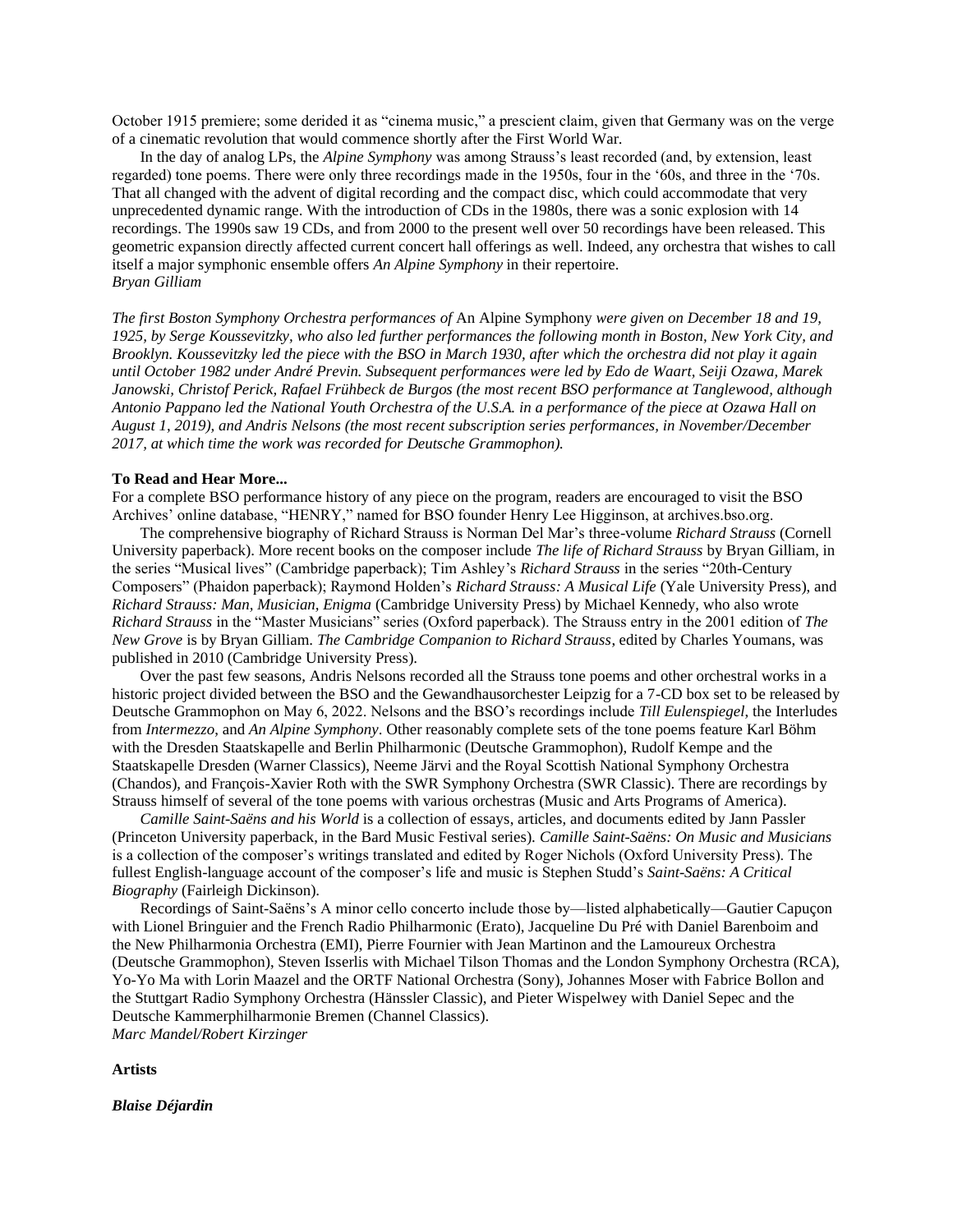Making his solo concerto debut with the BSO this week, Strasbourg-born cellist Blaise Déjardin was appointed principal cello of the Boston Symphony Orchestra by BSO Music Director Andris Nelsons in spring 2018, having joined the BSO's cello section in 2008. Holding the Philip R. Allen Chair, he is the 14th principal cello in the history of the orchestra. Mr. Déjardin has performed as soloist with orchestra around the world (Christchurch Symphony Orchestra, Kuopio Symphony Orchestra, Boston Pops, Longwood Symphony Orchestra, Cape Ann Symphony, Melrose Symphony Orchestra). Recent solo performances featured concertos by Antonín Dvořák, Camille Saint-Saëns, Johannes Brahms, and Dmitri Shostakovich. A dedicated chamber musician, he spent two summers at Ravinia's Steans Institute and is, since 2018, a member of the Boston Symphony Chamber Players. Previously, Déjardin was a member of the European Union Youth Orchestra and the Gustav Mahler Jugendorchester. He was also a founding member of A Far Cry and the Boston Cello Quartet. He has arranged numerous pieces for cello ensembles, earning five ASCAP Plus Awards and receiving commissions from Yo-Yo Ma, the Boston Symphony Orchestra, and A Far Cry. In 2013 he launched Opus Cello, his online sheet music publishing company. He has served as artistic director of the Boston Cello Society since its creation in 2015. Mr. Déjardin made his debut with orchestra at age 14 performing Haydn's C major concerto at the Corum in Montpellier, France. Among his numerous awards and honors, he was awarded first prize at the Maurice Gendron International Cello Competition and was also the youngest prizewinner at the 6th Adam International Cello Competition in New Zealand. In 2007 he made his Paris recital debut at Le Petit Palais as a laureate of the program Déclic supporting emerging young soloists in France. In 2019 Mr. Déjardin released the album *MOZART New Cello Duos* with cellist Kee-Hyun Kim, featuring his own transcriptions. He also appears on both Boston Cello Quartet albums *Pictures* and *The Latin Project*. His first album as principal cello of the BSO, *Adès Conducts Adès*, was released by Deutsche Grammophon in 2020. Mr. Déjardin holds a first prize in cello with highest honors from the Conservatoire National Supérieur de Musique of Paris, as well as a master of music diploma and a graduate diploma from the New England Conservatory in Boston. His main teachers were Philippe Muller, Laurence Lesser, and Bernard Greenhouse. He serves on the cello faculty of the New England Conservatory in Boston and is regularly invited to give masterclasses in Europe, China, and North America. His instructional book *Audition Day* was published by Opus Cello in 2022. Please visit www.blaisedejardin.com for more information.

### *Andris Nelsons*

### *Ray and Maria Stata Music Director, endowed in perpetuity*

The 2021-2022 season is Andris Nelsons' eighth as the Boston Symphony Orchestra's Ray and Maria Stata Music Director. In summer 2015, following his first season as music director, his contract with the BSO was extended through the 2021-2022 season. In February 2018, he was also named Gewandhauskapellmeister of the Gewandhausorchester Leipzig. In October 2020, the BSO and GHO jointly announced extensions to Mr. Nelsons' contracts. His contract with the BSO was extended until 2025, and his GHO contract until 2027. An evergreen clause in his BSO contract reflects a mutual intention for long-term collaboration beyond the years of the agreement. In fall 2019, Mr. Nelsons and the BSO hosted the Gewandhausorchester in historic concerts at Symphony Hall that included performances by the GHO as well as concerts featuring the players of both orchestras together.

The fifteenth music director in the orchestra's history, Andris Nelsons made his BSO debut at Carnegie Hall in March 2011, his Tanglewood debut in July 2012, and his BSO subscription series debut in January 2013. He has led the orchestra on three European tours and one of Japan; a scheduled February 2020 tour to East Asia was canceled due to the COVID-19 emergency. In the pandemic-affected 2020-2021 BSO season, Mr. Nelsons led the BSO in six of the fifteen concerts streamed as part of the orchestra's BSO NOW virtual season recorded in Symphony Hall. The diverse repertoire ranged from Beethoven symphonies and music of Schumann and Brahms to several recent works by leading young American composers. His BSO repertoire in the 2021-2022 season ranges from favorites by Rachmaninoff and Sibelius to world and American premieres of BSO-commissioned works by HK Gruber, Jörg Widmann, Unsuk Chin, and Kaija Saariaho. This season also marks the culmination of Mr. Nelsons' multi-season joint project with the BSO and GHO to perform and record major works of Richard Strauss, to be released by Deutsche Grammophon.

Andris Nelsons and the BSO's ongoing series of recordings of the complete Shostakovich symphonies for Deutsche Grammophon, so far encompassing ten of the fifteen symphonies, has earned three Grammy Awards for Best Orchestral Performance and one for Best Engineered Album. The latest installment, featuring symphonies nos. 1, 14, and 15 and the Chamber Symphony, Op. 110a, was released in June 2021. Future releases will explore the composer's concertos for piano, violin, and cello, and his monumental opera *Lady Macbeth of the Mtsensk District*. Mr. Nelsons' other recordings with the BSO include the complete Brahms symphonies for the BSO Classics label and a Naxos release of recent American works commissioned and premiered by the orchestra. Under an exclusive